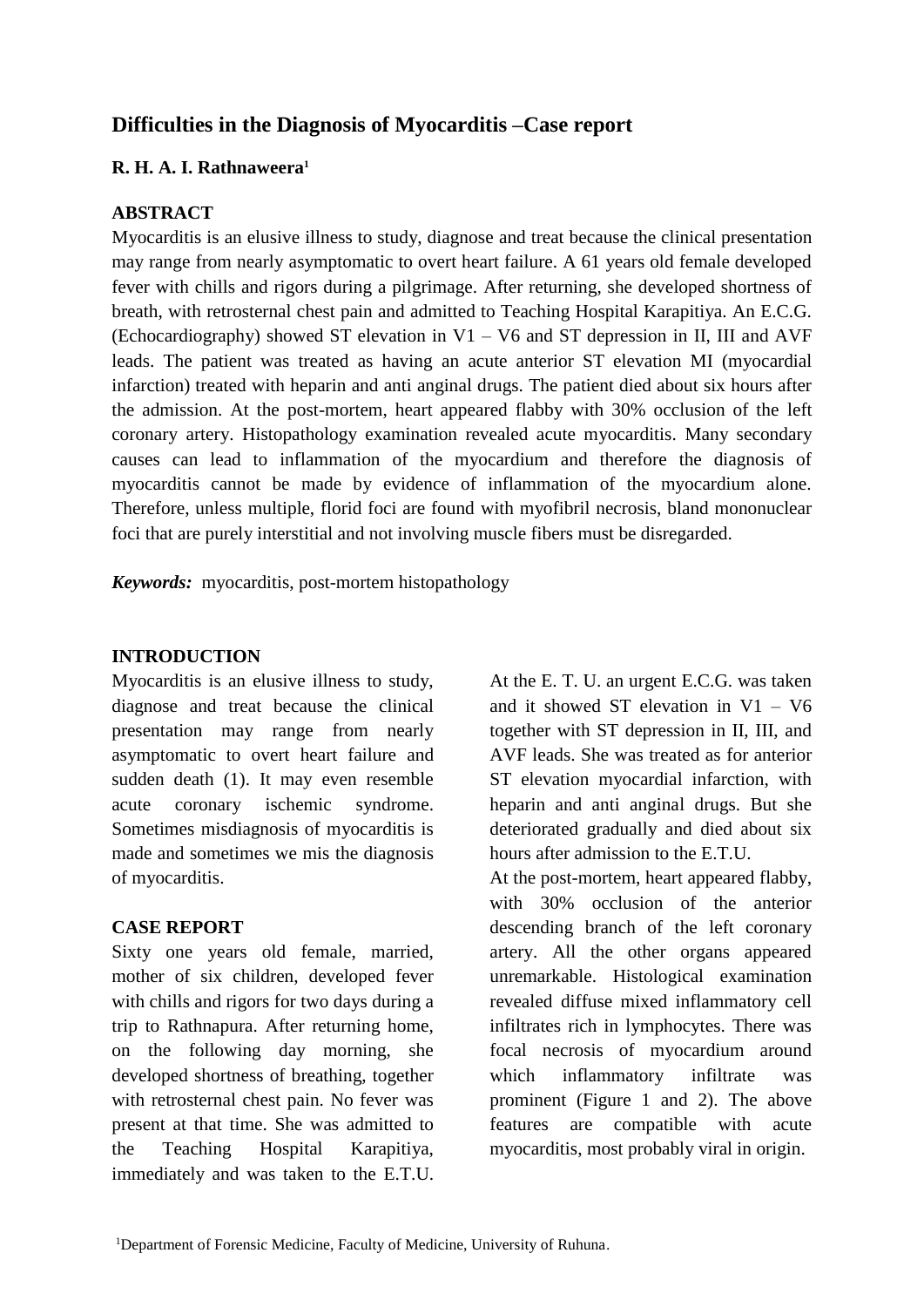#### **DISCUSSION**

Myocarditis refers to a process of diffuse inflammatory infiltrate and focal areas of necrosis of the myocardium. Under this category, inflammatory processes of the myocardium that result in injury to cardiac myocytes are grouped (2). However, the presence of inflammation alone is not diagnostic of myocarditis, because inflammatory infiltrate may also be seen as a secondary response in conditions such as ischemic injury (2). In myocarditis, by contrast, the inflammatory process is the cause of rather than a response to myocardial injury (2).



**Figure 1: Lymphocyte rich inflammatory cell infiltrate with focal myocardial necrosis-lower (x10) magnification** 



**Figure 2: Lymphocyte rich inflammatory cell infiltrate with focal myocardial necrosis–higher (x40) magnification** 

 Infections and particularly viruses are the most common cause of myocarditis. Coxackie viruses A and B and other entero viruses account for most of the myocarditis cases. Viral myocarditis, as in this case, is characterized by mononuclear inflammatory infiltrate composed largely of lymphocytes and associated myocyte injury (2). Other less common etiologic agents include Chlamydia, Rickettsia, Bacteria, Fungi and Protozoa. A morphologically distinctive form of myocarditis of uncertain cause, called giant cell myocarditis, is characterized by a wide spread inflammatory cellular infiltrate containing multinuclear giant cells interspersed with lymphocytes, eosinophils, plasma cells and macrophages and having at least focal but frequently extensive necrosis. These giant cells are either of macrophage or myocyte in origin. These variant cells carry a poor prognosis (2). Hypersensitivity myocarditis is characterized by an interstitial inflammatory infiltrate composed largely of eosinophils and mononuclear inflammatory cells predominantly localized to perivascular and large interstitial spaces. This form of myocarditis is associated with drug hypersensitivity.

The Dallas criteria were proposed in 1986 and provided a histopathological categorization by which the diagnosis of myocarditis could be established (3). According to the Dallas criteria myocarditis requires an inflammatory infiltrate and associated myocyte necrosis or damage not characteristic of an ischemic event. Borderline myocarditis requires a lessintense inflammatory infiltrate and no light microscopic evidence of myocyte destruction (4).